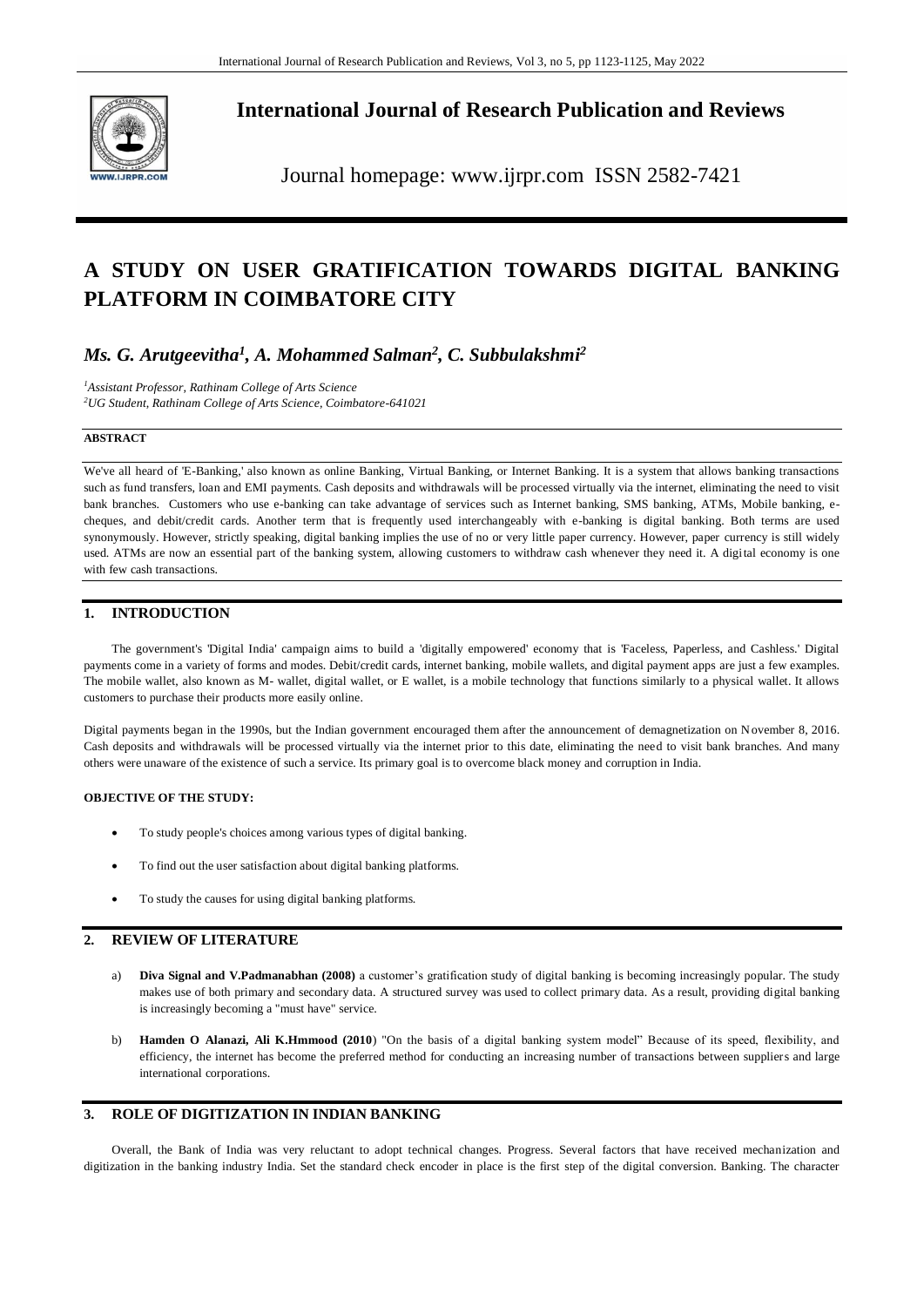recognition of the magnetic ink (Micro) helps to align and process each check. Bank Branch has a microphone code. An each jobs, so that workers have minimized error aimed intensity, and the bank started using computer technology as a standard person.

Install the computer and set their local. Network (LAN). As the network grows and banks are started, the base bank exists. These services have been easily brought to customers to exploit their account and slowly. Banking anywhere, anywhere. Then arrival in the automatic stage of the telescopic machine (ATMS) and the electronic funds are possible. Online banking and telemarking are 2000 and several online fund transmissions are a total realtime colonization (RTGS), payment systems immediately (IMPS). National Transfer of the Electronic Fund (neft) and country Delete Service (NECS).

## **4. DIGITAL BANKING APPLICATION**

| <b>HIGHLY</b>         | HIGHLY<br><b>STATISFIED</b> | <b>STATISFIED</b> | NEUTRAL | <b>DIS-STATISFIED</b> | HIGHLY-<br><b>DISSTATISFIED</b> |
|-----------------------|-----------------------------|-------------------|---------|-----------------------|---------------------------------|
|                       | $\%$                        | $\%$              | $\%$    | $\%$                  | $\%$                            |
| <b>CONVENIENT</b>     | 32                          | 64                | 24      |                       | 6                               |
| <b>USERS FEIENDLY</b> | 45                          | 47                | 26      | 3                     | 4                               |
| <b>SECURITY</b>       | 49                          | 46                | 30      | 4                     | ◠                               |
| <b>SPEED</b>          | 36                          | 44                | 39      | 3                     | $\bigcirc$                      |



#### **INTERPRETATION**

From the total respondents of 102, Majority of the respondents are "satisfied" with the service provided by these applications in terms of convenient, user friendly, speed and security

#### **FINDING OF THE STUDY**

- From the total respondents of 102, there were 63.7% male respondents.
- The Most of the 102 total respondents (76.5 percent) were between the ages of 18 and 25.